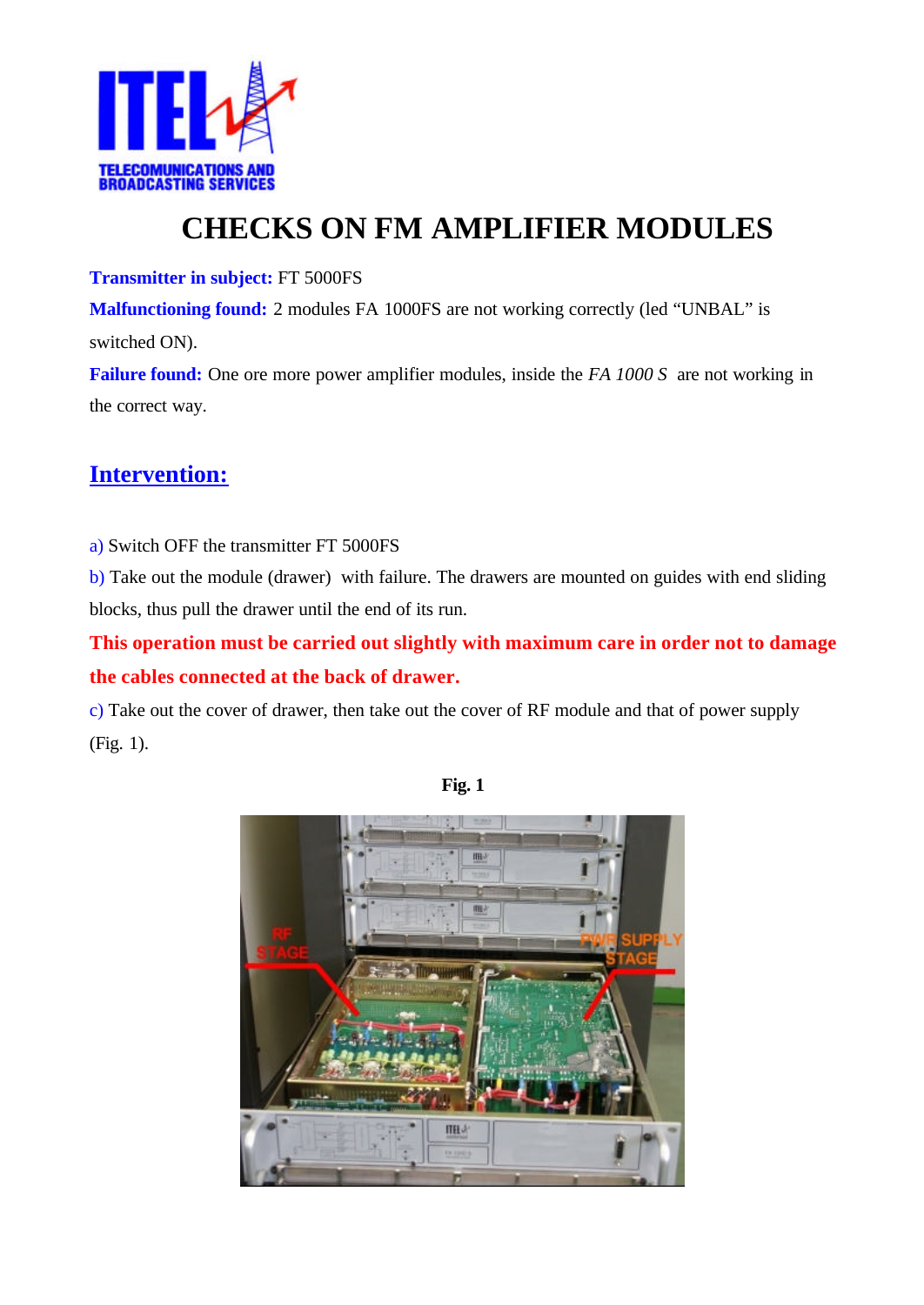

d) Check all the boards in RF module (Fig. 2) trying to find out eventual burnings and/or signs of discharge.

e) After a careful visual checking you must take some voltage measuring to find out the presence of eventual non visibile faults.

In order to make such measuring you need first of all to bypass the switch on consent (magnetic sensor) placed on the right side of the drawer (Fig. 3).



**Fig. 2**

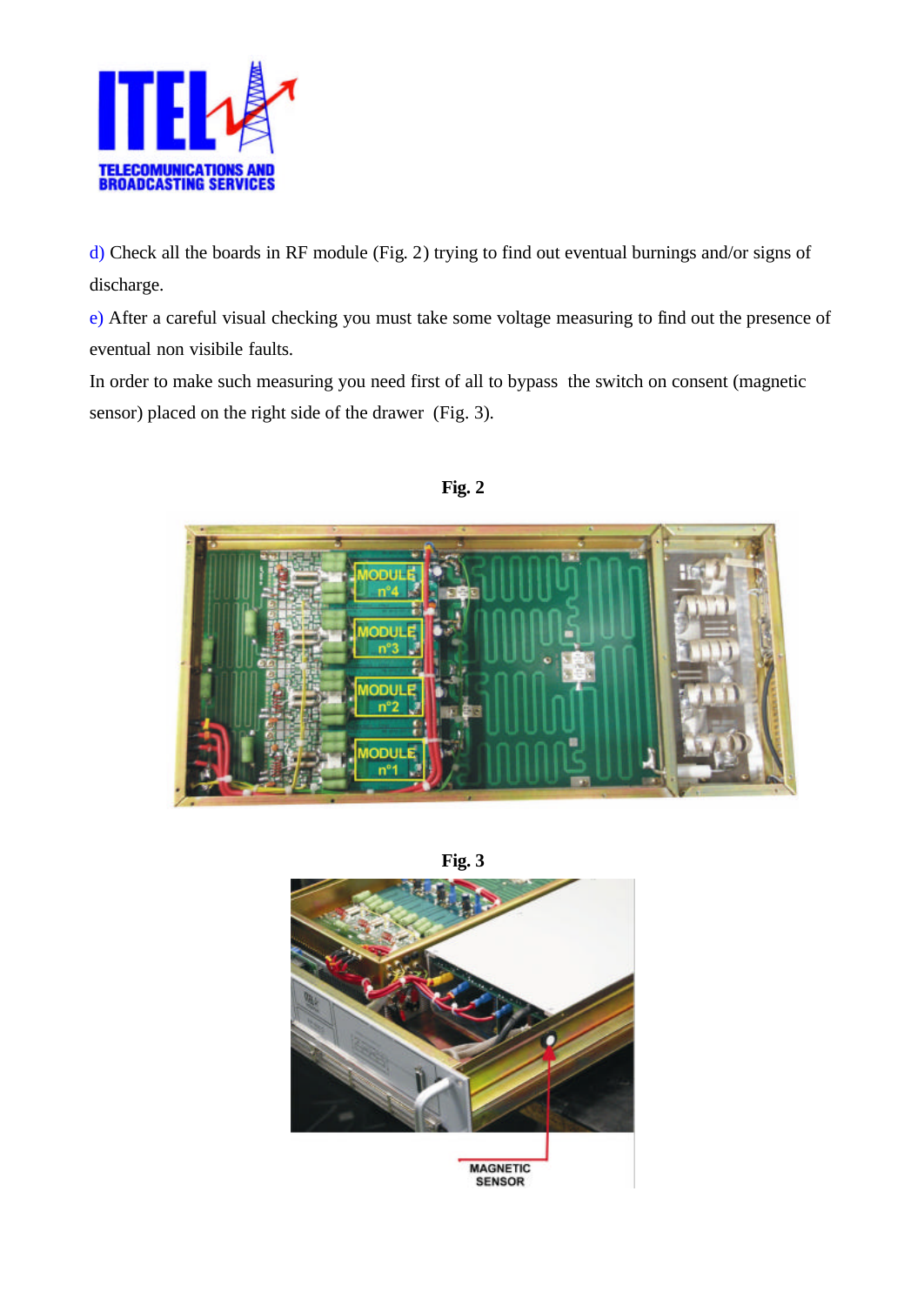

f) To bypass the magnetic sensor you need to act on the power supply module, shortcircuiting with some tin the shown pads Fig. 4.



g) Put the cover to the power supply module **"to avoid risks of electrical shocks"**.

## h) Switch ON the FT 5000 **without giving power at the input**.

i) Take measure of the GATE voltage (Fig. 5) in the four AMP300 modules and write the values below (*Typical value = 2.5 V)*:



**Fig. 5**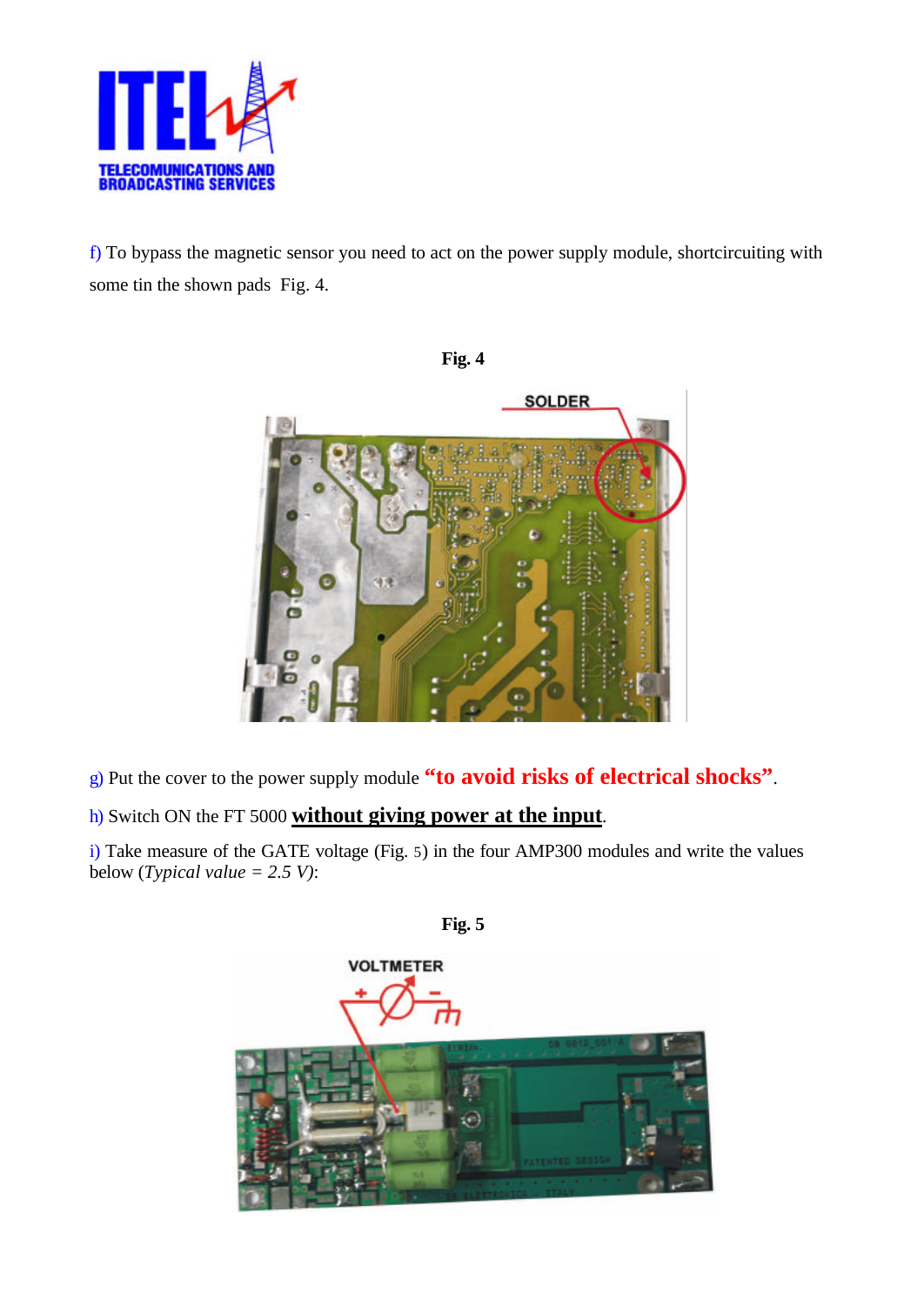

- **VG1 = ………… (module n°1 see Fig. 2)**
- **VG2 = …………(module n°2 see Fig. 2)**
- **VG3 = …………(module n°3 see Fig. 2)**
- **VG4 = …………(module n°4 see Fig. 2)**

j) After having made the 4 GATE measures, you have to give power at the input of transmitter, up to (and not over) the alarm led "UMBAL" switches ON on the front panel of *FA 1000 S* taken in exam.

 $k$ ) Find out the module or modules (AMP300) which are working uncorrectly, through the voltages unbalancing measures (Fig. 6), and bring the value as shown here below:

**V1 = ………. V2 = ………. V3 = ………. V4 = ……….**

*Typical value = When the 4 modules are working correctly the voltages V1, V2, V3, V4 have all almost the same value.*



**Fig. 6**